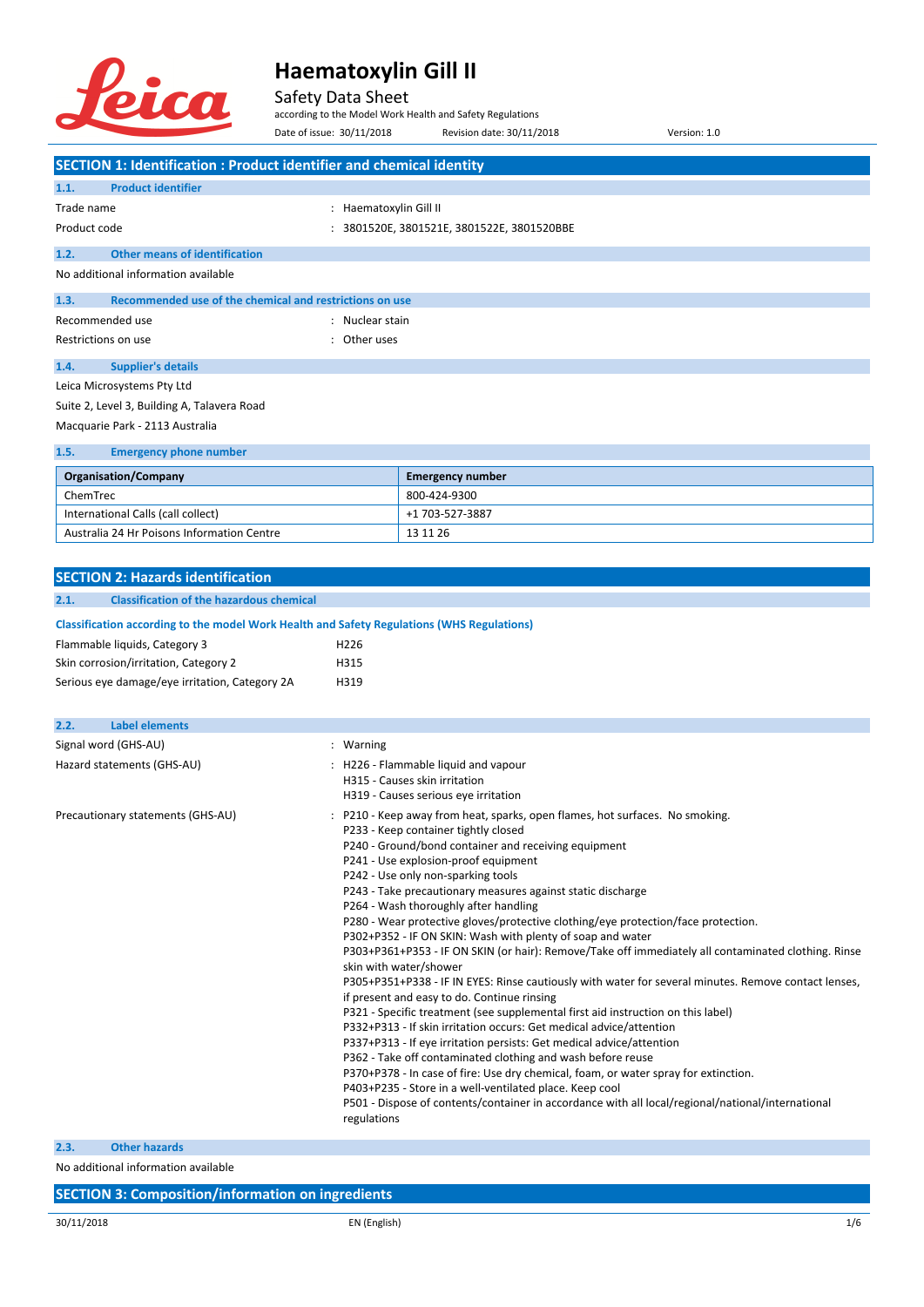### Safety Data Sheet

according to the Model Work Health and Safety Regulations

| <b>Name</b>      | CAS-No.        | <b>Compound type</b> | %    | <b>Classification according</b><br>to the model Work<br><b>Health and Safety</b><br><b>Regulations (WHS</b><br><b>Regulations)</b> |
|------------------|----------------|----------------------|------|------------------------------------------------------------------------------------------------------------------------------------|
| Ethylene Glycol  | $107 - 21 - 1$ |                      | < 30 | Not classified                                                                                                                     |
| acetic acid      | 64-19-7        |                      | < 2  | Flam. Lig. 3, H226<br>Acute Tox. 5 (Oral), H303<br>Skin Corr. 1A, H314                                                             |
| Aluminum Sulfate | 17927-65-0     |                      | < 2  | Not classified                                                                                                                     |

#### **SECTION 4: First aid measures**

|             | SECTION 4. FIISE diu Illedsules                                            |                                                                                                                                                              |
|-------------|----------------------------------------------------------------------------|--------------------------------------------------------------------------------------------------------------------------------------------------------------|
| 4.1.        | <b>Description of first aid measures</b>                                   |                                                                                                                                                              |
|             | First-aid measures general                                                 | : Call a poison center or a doctor if you feel unwell.                                                                                                       |
|             | First-aid measures after inhalation                                        | : Remove person to fresh air and keep comfortable for breathing.                                                                                             |
|             | First-aid measures after skin contact                                      | : Rinse skin with water/shower. Remove/Take off immediately all contaminated clothing. If skin irritation<br>occurs: Get medical advice/attention.           |
|             | First-aid measures after eye contact                                       | : Rinse eyes with water as a precaution.                                                                                                                     |
|             | First-aid measures after ingestion                                         | : Rinse mouth. Call a poison center or a doctor if you feel unwell.                                                                                          |
| 4.2.        | <b>Symptoms caused by exposure</b>                                         |                                                                                                                                                              |
|             | Symptoms/effects after skin contact                                        | : Irritation.                                                                                                                                                |
| 4.3.        | Indication of any immediate medical attention and special treatment needed |                                                                                                                                                              |
|             | Other medical advice or treatment                                          | : Treat symptomatically.                                                                                                                                     |
|             | <b>SECTION 5: Firefighting measures</b>                                    |                                                                                                                                                              |
| 5.1.        | <b>Extinguishing media</b>                                                 |                                                                                                                                                              |
|             | Suitable extinguishing media                                               | : Water spray. Dry powder. Foam. Carbon dioxide.                                                                                                             |
| 5.2.        | Special hazards arising from the substance or mixture                      |                                                                                                                                                              |
| Fire hazard |                                                                            | : No data available on direct fire hazard.                                                                                                                   |
| 5.3.        | Special protective equipment and precautions for fire-fighters             |                                                                                                                                                              |
|             | Protection during firefighting                                             | : Do not attempt to take action without suitable protective equipment. Self-contained breathing<br>apparatus. Complete protective clothing.                  |
|             | <b>SECTION 6: Accidental release measures</b>                              |                                                                                                                                                              |
| 6.1.        | Personal precautions, protective equipment and emergency procedures        |                                                                                                                                                              |
| 6.1.1.      | For non-emergency personnel                                                |                                                                                                                                                              |
|             | <b>Emergency procedures</b>                                                | : Ventilate spillage area. Avoid contact with skin and eyes.                                                                                                 |
| 6.1.2.      | For emergency responders                                                   |                                                                                                                                                              |
|             | Protective equipment                                                       | Do not attempt to take action without suitable protective equipment. For further information refer to<br>section 8: "Exposure controls/personal protection". |
| 6.2.        | <b>Environmental precautions</b>                                           |                                                                                                                                                              |
|             | Avoid release to the environment.                                          |                                                                                                                                                              |
| 6.3.        | Methods and material for containment and cleaning up                       |                                                                                                                                                              |
|             | Methods for cleaning up                                                    | : Take up liquid spill into absorbent material. Notify authorities if product enters sewers or public waters.                                                |
|             |                                                                            | SECTION 7: Handling and storage, including how the chemical may be safely used                                                                               |

| 7.1.               | <b>Precautions for safe handling</b>                         |                                                                                                                                               |
|--------------------|--------------------------------------------------------------|-----------------------------------------------------------------------------------------------------------------------------------------------|
|                    | Precautions for safe handling                                | Ensure good ventilation of the work station. Wear personal protective equipment. Avoid contact with<br>skin and eyes.                         |
| Hygiene measures   |                                                              | Wash contaminated clothing before reuse. Do not eat, drink or smoke when using this product. Always<br>wash hands after handling the product. |
| 7.2.               | Conditions for safe storage, including any incompatibilities |                                                                                                                                               |
|                    | <b>Technical measures</b>                                    | : Comply with applicable regulations.                                                                                                         |
| Storage conditions |                                                              | Store in a well-ventilated place. Keep cool. Keep container tightly closed.                                                                   |
|                    |                                                              |                                                                                                                                               |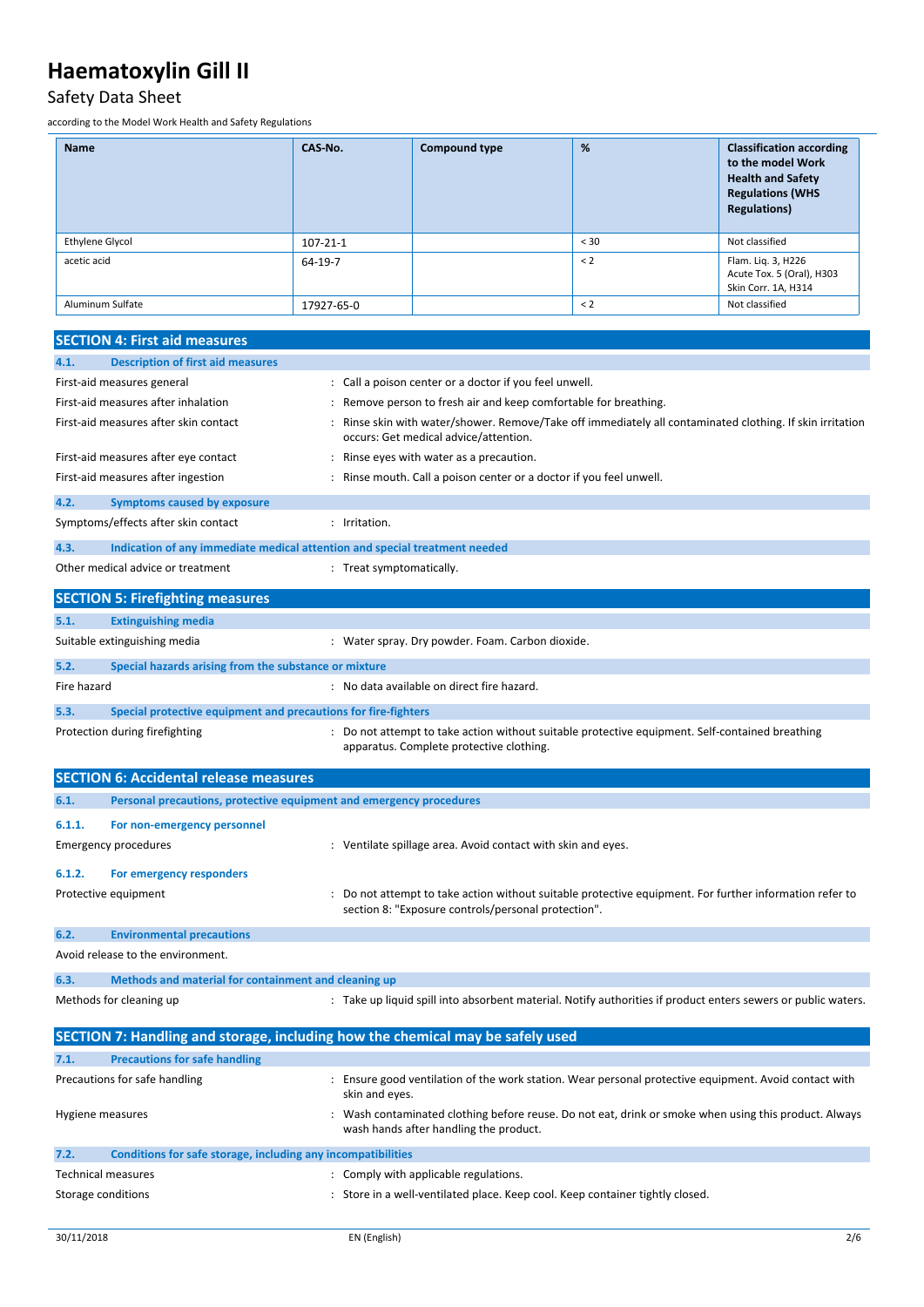### Safety Data Sheet

according to the Model Work Health and Safety Regulations

| <b>SECTION 8: Exposure controls/personal protection</b> |                                                                            |                                                                                             |
|---------------------------------------------------------|----------------------------------------------------------------------------|---------------------------------------------------------------------------------------------|
| 8.1.<br>Control parameters - exposure standards         |                                                                            |                                                                                             |
|                                                         |                                                                            |                                                                                             |
| Ethylene Glycol (107-21-1)                              |                                                                            |                                                                                             |
| USA - ACGIH                                             | ACGIH TWA (ppm)                                                            | 25 ppm                                                                                      |
| USA - ACGIH                                             | ACGIH STEL (mg/m <sup>3</sup> )                                            | $10 \text{ mg/m}^3$                                                                         |
| USA - ACGIH                                             | ACGIH STEL (ppm)                                                           | 50 ppm                                                                                      |
| USA - ACGIH                                             | ACGIH Ceiling (mg/m <sup>3</sup> )                                         | 100 mg/m <sup>3</sup> (Ethylene glycol; USA; Momentary value; TLV -<br>Adopted Value)       |
| USA - ACGIH                                             | Remark (ACGIH)                                                             | Kidney dam; URT & eye irr                                                                   |
|                                                         |                                                                            |                                                                                             |
| acetic acid (64-19-7)                                   |                                                                            |                                                                                             |
| USA - ACGIH                                             | ACGIH TWA (ppm)                                                            | 10 ppm (Acetic acid; USA; Time-weighted average exposure<br>limit 8 h; TLV - Adopted Value) |
| USA - ACGIH                                             | ACGIH STEL (ppm)                                                           | 15 ppm (Acetic acid; USA; Short time value; TLV - Adopted<br>Value)                         |
|                                                         |                                                                            |                                                                                             |
| <b>Exposure limit values for the other components</b>   |                                                                            |                                                                                             |
| 8.2.<br><b>Monitoring</b>                               |                                                                            |                                                                                             |
| No additional information available                     |                                                                            |                                                                                             |
|                                                         |                                                                            |                                                                                             |
| 8.3.<br><b>Appropriate engineering controls</b>         |                                                                            |                                                                                             |
| Appropriate engineering controls                        | : Ensure good ventilation of the work station.                             |                                                                                             |
|                                                         |                                                                            |                                                                                             |
| 8.4.<br><b>Personal protective equipment</b>            |                                                                            |                                                                                             |
| Hand protection                                         | : Protective gloves                                                        |                                                                                             |
| Eye protection                                          | : Safety glasses                                                           |                                                                                             |
| Skin and body protection                                | : Wear suitable protective clothing                                        |                                                                                             |
| Respiratory protection                                  | : In case of insufficient ventilation, wear suitable respiratory equipment |                                                                                             |
| Environmental exposure controls                         | : Avoid release to the environment.                                        |                                                                                             |
| <b>SECTION 9: Physical and chemical properties</b>      |                                                                            |                                                                                             |
| Physical state                                          | : Liquid                                                                   |                                                                                             |

| Colour                                     | dark red<br>$\ddot{\cdot}$          |
|--------------------------------------------|-------------------------------------|
| Odour                                      | Vinegar odour<br>$\ddot{\cdot}$     |
| Odour threshold                            | No data available<br>$\ddot{\cdot}$ |
| рH                                         | $2.4 - 3$<br>$\ddot{\phantom{a}}$   |
| Relative evaporation rate (butylacetate=1) | No data available<br>$\ddot{\cdot}$ |
| Melting point                              | Not applicable<br>$\ddot{\cdot}$    |
| <b>Boiling point</b>                       | No data available                   |
| Flash point                                | $\geq 212$<br>÷.                    |
| Auto-ignition temperature                  | No data available<br>$\ddot{\cdot}$ |
| Flammability (solid, gas)                  | No data available<br>$\ddot{\cdot}$ |
| Vapour pressure                            | No data available<br>$\ddot{\cdot}$ |
| Relative density                           | No data available                   |
| Density                                    | $\leq 1.11$<br>÷                    |
| Solubility                                 | No data available                   |
| Log Pow                                    | No data available                   |
| Viscosity                                  | No data available                   |
| <b>Explosive properties</b>                | No data available                   |
| <b>Explosive limits</b>                    | No data available                   |
|                                            |                                     |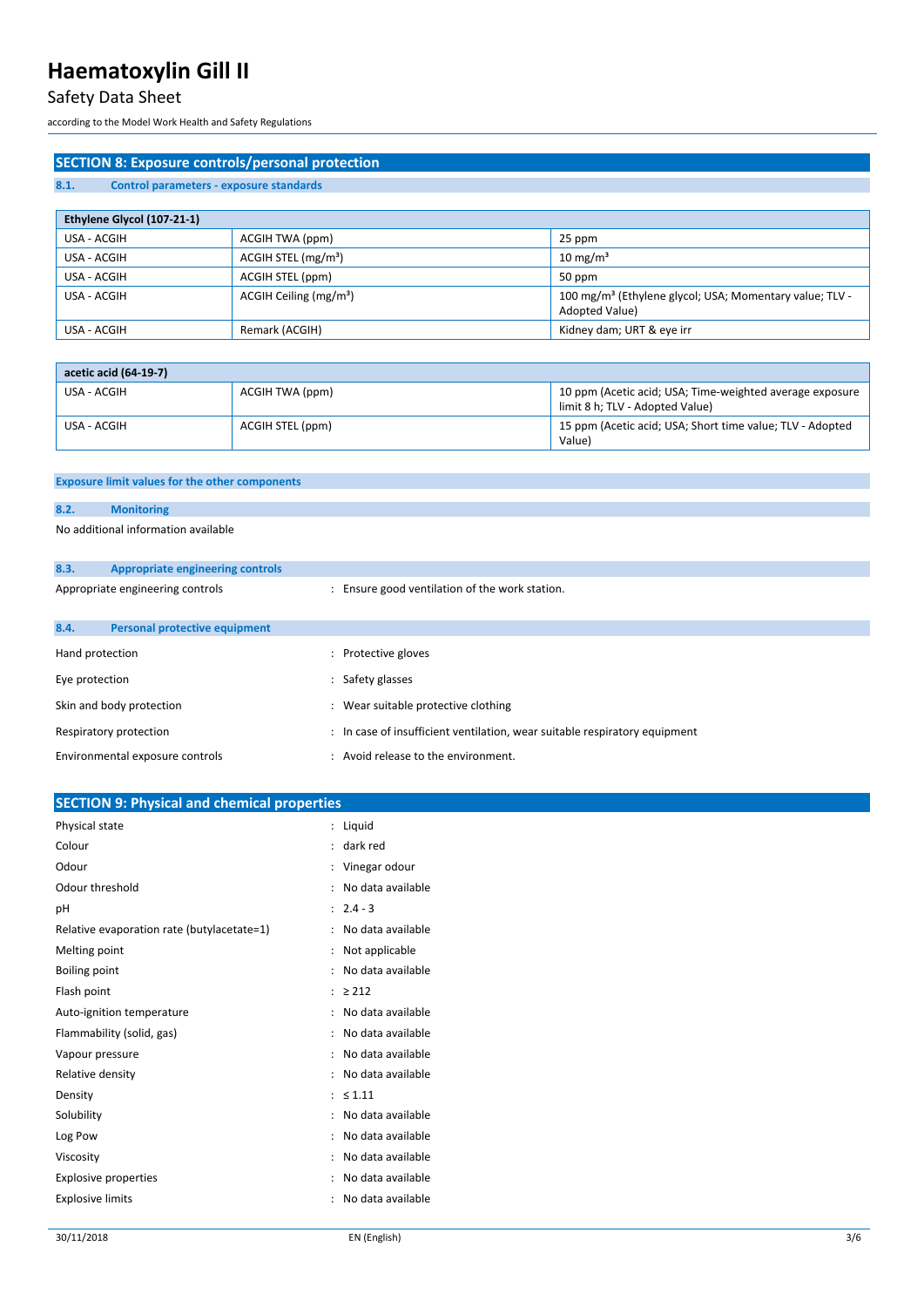### Safety Data Sheet

| according to the Model Work Health and Safety Regulations |                     |
|-----------------------------------------------------------|---------------------|
| Minimum ignition energy                                   | : No data available |
| Fat solubility                                            | No data available   |
|                                                           |                     |
| <b>SECTION 10: Stability and reactivity</b>               |                     |

| <b>PULCTION ID. STADING AND LEACHVILY</b> |                                                                                                           |
|-------------------------------------------|-----------------------------------------------------------------------------------------------------------|
| Chemical stability                        | Stable under normal conditions.                                                                           |
| Possibility of hazardous reactions        | No dangerous reactions known under normal conditions of use.                                              |
| Conditions to avoid                       | : Avoid contact with hot surfaces. Heat. No flames, no sparks. Eliminate all sources of ignition.         |
| Hazardous decomposition products          | : Under normal conditions of storage and use, hazardous decomposition products should not be<br>produced. |

| <b>SECTION 11: Toxicological information</b> |                |  |
|----------------------------------------------|----------------|--|
| Acute toxicity (oral)                        | Not classified |  |
| Acute toxicity (dermal)                      | Not classified |  |
| Acute toxicity (inhalation)                  | Not classified |  |

| Ethylene Glycol (107-21-1)                          |                                                 |
|-----------------------------------------------------|-------------------------------------------------|
| LD50 oral rat                                       | > 5000 mg/kg (Rat; Literature study)            |
| acetic acid (64-19-7)                               |                                                 |
| LD50 oral rat                                       | 3310 mg/kg bodyweight (Rat; Other; Read-across) |
| Skin corrosion/irritation<br>$\ddot{\phantom{a}}$   | Causes skin irritation.                         |
|                                                     | pH: 2.4 - 3                                     |
| Serious eye damage/irritation                       | : Causes serious eye irritation.                |
|                                                     | pH: 2.4 - 3                                     |
| Respiratory or skin sensitisation<br>$\ddot{\cdot}$ | Not classified                                  |
| Germ cell mutagenicity                              | : Not classified                                |
| Carcinogenicity                                     | : Not classified                                |
| Reproductive toxicity                               | : Not classified                                |
| STOT-single exposure                                | : Not classified                                |
| STOT-repeated exposure                              | : Not classified                                |
| Aspiration hazard<br>÷                              | Not classified                                  |
| <b>Haematoxylin Gill II</b>                         |                                                 |
| Density                                             | $\leq 1.11$                                     |

#### **SECTION 12: Ecological information**

According to the National Code of Practice for the Preparation of Material Safety Data Sheets, Environmental classification information is not mandatory. Information relevant for GHS classification is available on request

| 12.1.             | <b>Ecotoxicity</b>       |                                                                                                                            |
|-------------------|--------------------------|----------------------------------------------------------------------------------------------------------------------------|
| Ecology - general |                          | : The product is not considered harmful to aquatic organisms nor to cause long-term adverse effects in<br>the environment. |
|                   | Acute aguatic toxicity   | : Not classified                                                                                                           |
|                   | Chronic aquatic toxicity | : Not classified                                                                                                           |

#### **12.2. Persistence and degradability**

| Ethylene Glycol (107-21-1)      |                                                                                   |     |
|---------------------------------|-----------------------------------------------------------------------------------|-----|
| Persistence and degradability   | Readily biodegradable in water. Biodegradable in the soil.                        |     |
| Biochemical oxygen demand (BOD) | 0.47 g $O_2/g$ substance                                                          |     |
| Chemical oxygen demand (COD)    | 1.24 g $O_2/g$ substance                                                          |     |
| ThOD                            | 1.29 g $O_2/g$ substance                                                          |     |
| BOD (% of ThOD)                 | 0.36                                                                              |     |
| acetic acid (64-19-7)           |                                                                                   |     |
| Persistence and degradability   | Readily biodegradable in water. Biodegradable in the soil. Highly mobile in soil. |     |
| Biochemical oxygen demand (BOD) | $0.6 - 0.74$ g $O2$ /g substance                                                  |     |
| 30/11/2018                      | EN (English)                                                                      | 4/6 |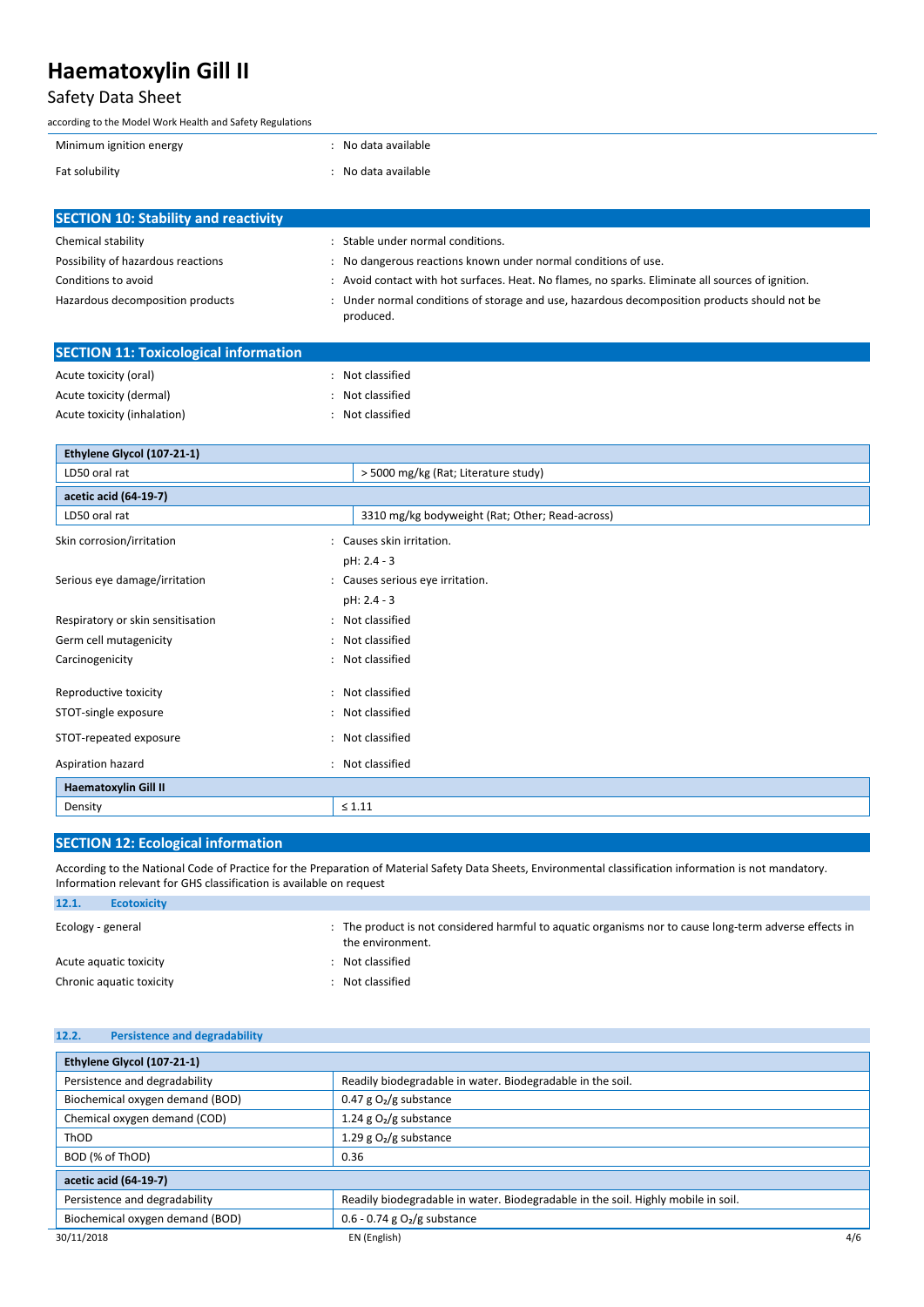### Safety Data Sheet

according to the Model Work Health and Safety Regulations

| acetic acid (64-19-7)                           |                                                                                               |
|-------------------------------------------------|-----------------------------------------------------------------------------------------------|
| Chemical oxygen demand (COD)                    | 1.03 g $O_2/g$ substance                                                                      |
| ThOD                                            | 1.07 g $O_2/g$ substance                                                                      |
| <b>Bioaccumulative potential</b><br>12.3.       |                                                                                               |
| Ethylene Glycol (107-21-1)                      |                                                                                               |
| BCF fish 1                                      | See section 12.1 on ecotoxicology                                                             |
| BCF other aquatic organisms 1                   | See section 12.1 on ecotoxicology                                                             |
| BCF other aquatic organisms 2                   | See section 12.1 on ecotoxicology                                                             |
| Log Pow                                         | See section 12.1 on ecotoxicology                                                             |
| Bioaccumulative potential                       | Low potential for bioaccumulation (BCF < 500).                                                |
| acetic acid (64-19-7)                           |                                                                                               |
| BCF fish 1                                      | See section 12.1 on ecotoxicology                                                             |
| Log Pow                                         | See section 12.1 on ecotoxicology                                                             |
| Log Koc                                         | See section 12.1 on ecotoxicology                                                             |
| Bioaccumulative potential                       | Low potential for bioaccumulation (Log Kow $<$ 4).                                            |
| 12.4.<br><b>Mobility in soil</b>                |                                                                                               |
|                                                 |                                                                                               |
| Ethylene Glycol (107-21-1)                      |                                                                                               |
| Surface tension                                 | $0.048$ N/m (20 °C)                                                                           |
| Log Pow                                         | See section 12.1 on ecotoxicology                                                             |
| acetic acid (64-19-7)                           |                                                                                               |
| Surface tension                                 | $0.028$ N/m (20 °C)                                                                           |
| Log Pow                                         | See section 12.1 on ecotoxicology                                                             |
| Log Koc                                         | See section 12.1 on ecotoxicology                                                             |
| Ecology - soil                                  | May be harmful to plant growth, blooming and fruit formation.                                 |
| <b>Other adverse effects</b><br>12.5.           |                                                                                               |
| Ozone                                           | Not classified                                                                                |
|                                                 |                                                                                               |
| Other adverse effects                           | No additional information available                                                           |
|                                                 |                                                                                               |
| <b>SECTION 13: Disposal considerations</b>      |                                                                                               |
| Waste treatment methods                         | : Dispose of contents/container in accordance with licensed collector's sorting instructions. |
|                                                 |                                                                                               |
| <b>SECTION 14: Transport information</b>        |                                                                                               |
| <b>UN number</b><br>14.1.                       |                                                                                               |
| Not regulated for transport                     |                                                                                               |
| 14.2.<br><b>Proper Shipping Name - Addition</b> |                                                                                               |
| Not applicable                                  |                                                                                               |
|                                                 |                                                                                               |
| 14.3.<br><b>Transport hazard class(es)</b>      |                                                                                               |
| <b>IMDG</b>                                     |                                                                                               |
| Transport hazard class(es) (IMDG)               | : Not applicable                                                                              |
|                                                 |                                                                                               |
| ΙΛΤΑ                                            |                                                                                               |
| Transport hazard class(es) (IATA)               | : Not applicable                                                                              |
|                                                 |                                                                                               |
| <b>Packing group</b><br>14.4.                   |                                                                                               |
| Packing group (IMDG)                            | : Not applicable                                                                              |
| Packing group (IATA)                            | : Not applicable                                                                              |
| 14.5.<br><b>Environmental hazards</b>           |                                                                                               |
| Marine pollutant                                | : No                                                                                          |
|                                                 |                                                                                               |
| <b>Special precautions for user</b><br>14.6.    |                                                                                               |
| Specific storage requirement                    | : No data available                                                                           |